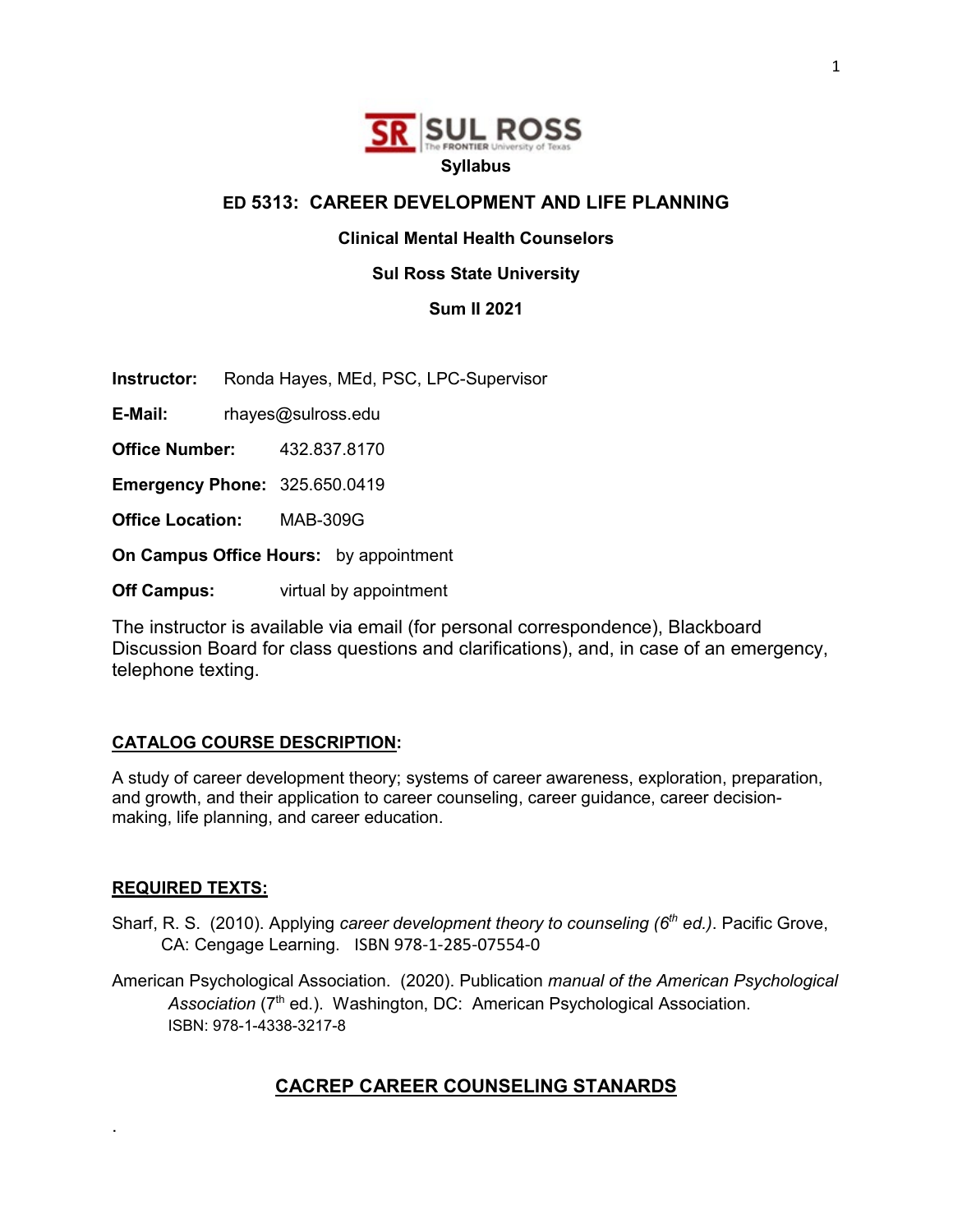|          | <b>CACREP STANDARD</b>                                                                                                                                                           | <b>ACTIVITY</b>                                                 | <b>SLOs</b>      |
|----------|----------------------------------------------------------------------------------------------------------------------------------------------------------------------------------|-----------------------------------------------------------------|------------------|
|          | <b>Foundations</b>                                                                                                                                                               |                                                                 |                  |
| 2.F.1.a. | History and philosophy of the counseling                                                                                                                                         | Philosophy of Counseling                                        | SLO <sub>1</sub> |
|          | profession and it's specialty areas                                                                                                                                              | Assignment                                                      | SLO <sub>2</sub> |
| 2.F.1.b. | The multiple professional roles and<br>functions of counselors across specialty                                                                                                  | <b>Site Visit</b>                                               | SLO <sub>1</sub> |
|          | areas, and their relationships with human                                                                                                                                        | Program Personnel                                               | SLO <sub>2</sub> |
|          | service and integrated behavioral health<br>care systems, including interagency and<br>interorganizational collaboration                                                         | <b>Descriptions Assignment</b>                                  | SLO <sub>3</sub> |
|          | and consultation                                                                                                                                                                 |                                                                 |                  |
| 2.F.1.c. | The counselors' roles and responsibilities                                                                                                                                       | <b>Site Visit</b>                                               | SLO <sub>1</sub> |
|          | as members of interdisciplinary<br>community outreach and emergency                                                                                                              | Program Personnel                                               | SLO <sub>2</sub> |
|          | management response teams                                                                                                                                                        | <b>Descriptions Assignment</b>                                  | SLO <sub>3</sub> |
| 2.F.1.e. | Advocacy processes needed to address<br>institutional and social barriers that                                                                                                   | <b>Community Needs</b><br><b>Assessment Assignment</b>          | SL <sub>01</sub> |
|          | impede access, equity, and success for                                                                                                                                           |                                                                 | SLO <sub>2</sub> |
|          | clients                                                                                                                                                                          |                                                                 | SLO <sub>3</sub> |
| 2.F.1.i. | Ethical standards of professional<br>counseling organizations and<br>credentialing bodies, and applications of<br>ethical and legal considerations in<br>professional counseling | Discussion of the NCDA<br><b>Code of Ethics Discussion</b>      | SLO <sub>1</sub> |
| 2.F.4.a. | theories and models of career                                                                                                                                                    | <b>Textbook</b>                                                 | SLO <sub>1</sub> |
|          | development, counseling, and decision<br>making                                                                                                                                  | Every section of each<br>chapter is related to this<br>standard | SLO <sub>2</sub> |
|          |                                                                                                                                                                                  | Exams                                                           |                  |
| 2.F.4.b. | approaches for conceptualizing the                                                                                                                                               | <b>Textbook</b>                                                 | SLO <sub>1</sub> |
|          | interrelationships among and between<br>work, mental well-being, relationships,                                                                                                  | Chapters 1, 2, 3, 16                                            |                  |
|          | and other life roles and factors                                                                                                                                                 | <b>Exams</b>                                                    |                  |
| 2.F.4.c. | processes for identifying and using                                                                                                                                              | Resources/Referrals                                             | SLO <sub>1</sub> |
|          | career, a vocational, educational,<br>occupational and labor market                                                                                                              | assignment                                                      | SLO <sub>2</sub> |
|          | information resources, technology, and                                                                                                                                           | <b>Textbook</b>                                                 |                  |
|          | information systems                                                                                                                                                              | Chapters 7, 10, 16                                              |                  |
|          |                                                                                                                                                                                  | <b>Exams</b>                                                    |                  |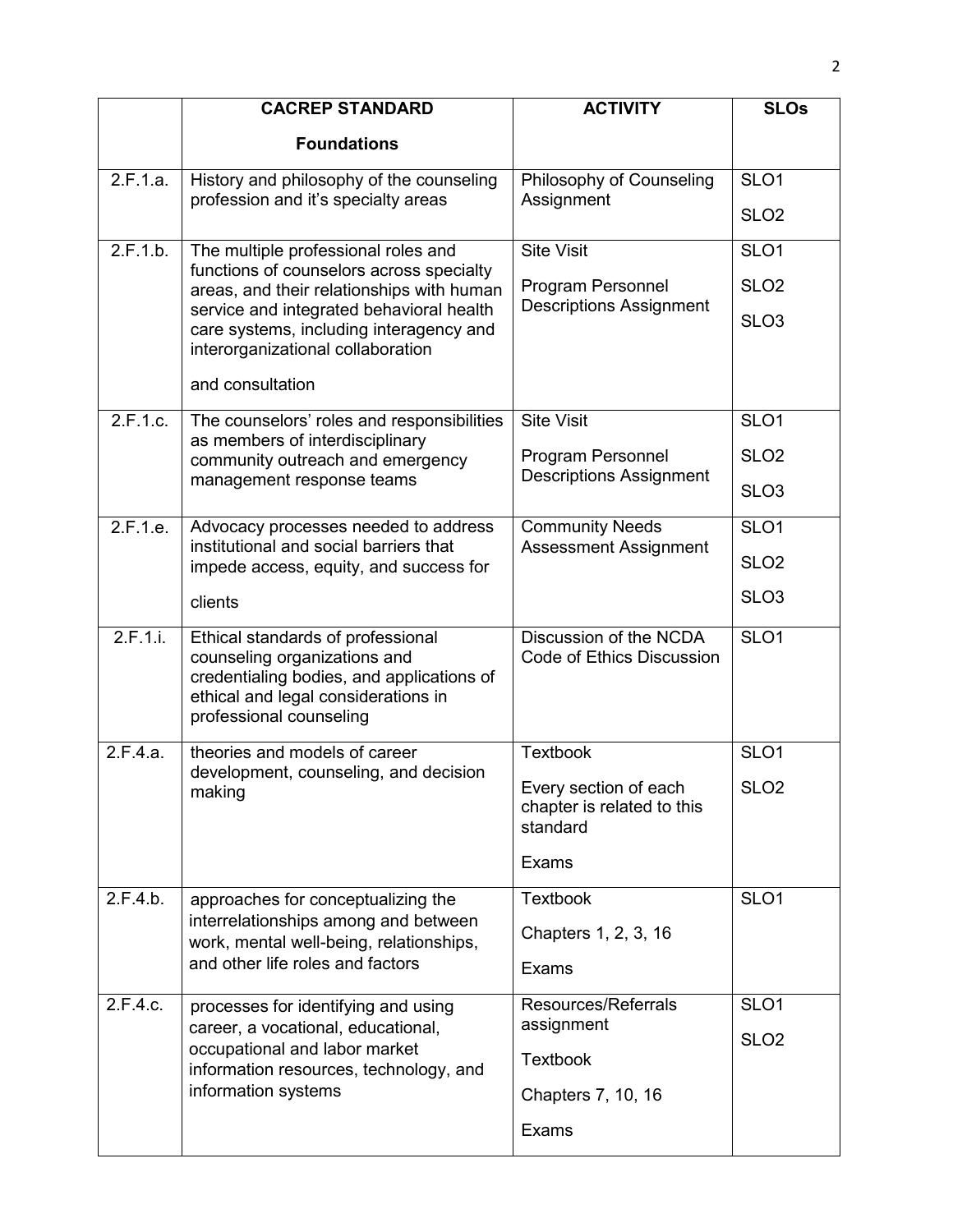|             | <b>CACREP STANDARD</b>                                                                                                              | <b>ACTIVITY</b>                                                                                              | <b>SLOs</b>      |  |
|-------------|-------------------------------------------------------------------------------------------------------------------------------------|--------------------------------------------------------------------------------------------------------------|------------------|--|
|             | <b>Foundations</b>                                                                                                                  |                                                                                                              |                  |  |
| 2.F.4.d.    | approaches for assessing the conditions<br>of the work environment on clients' life<br>experiences                                  | <b>Textbook</b>                                                                                              | SLO <sub>3</sub> |  |
|             |                                                                                                                                     | <b>Chapters 7-10, 12</b>                                                                                     |                  |  |
|             |                                                                                                                                     | Exams                                                                                                        |                  |  |
| 2.F.4.e.    | strategies for assessing abilities,<br>interests, values, personality and other<br>factors that contribute to career<br>development | MBTI-type assessment,<br>the Keirsey Temperament<br>Sorter, the SIGI-3, and the<br><b>Texas Career Check</b> | SLO <sub>3</sub> |  |
|             |                                                                                                                                     | <b>Discussion Board</b>                                                                                      |                  |  |
|             |                                                                                                                                     | <b>Textbook</b>                                                                                              |                  |  |
|             |                                                                                                                                     | Chapters 7, 10, 16                                                                                           |                  |  |
|             |                                                                                                                                     | Exams                                                                                                        |                  |  |
| 2.F.4.f.    | strategies for career development<br>program planning, organization,<br>implementation, administration, and<br>evaluation           | Develop career program                                                                                       | SLO <sub>2</sub> |  |
|             |                                                                                                                                     | <b>Textbook</b>                                                                                              |                  |  |
|             |                                                                                                                                     | Chapters 1, 2                                                                                                |                  |  |
|             |                                                                                                                                     | Exams                                                                                                        |                  |  |
| 2.F.4.g.    | strategies for advocating for diverse                                                                                               | <b>Textbook</b>                                                                                              | SLO <sub>3</sub> |  |
|             | clients' career and educational<br>development and employment                                                                       | Chapters 1, 11, 13                                                                                           |                  |  |
|             | opportunities in a global economy                                                                                                   | Exams                                                                                                        |                  |  |
| 2.F.4.h.    | strategies for facilitating client skill                                                                                            | Video                                                                                                        | SLO <sub>1</sub> |  |
|             | development for career, educational, and<br>life-work planning and management                                                       |                                                                                                              | SLO <sub>2</sub> |  |
| 2.F.4.i.    | methods of identifying and using                                                                                                    | MBTI-type assessment,                                                                                        | SLO <sub>1</sub> |  |
|             | assessment tools and techniques<br>relevant to career planning and decision<br>making                                               | the Keirsey Temperament<br>Sorter, the SIGI-3, and the<br><b>Texas Career Check</b>                          | SLO <sub>2</sub> |  |
| $2.F.4.$ j. | ethical and culturally relevant strategies<br>for addressing career development                                                     | <b>NCDA Code of Ethics</b><br><b>Discussion</b>                                                              | SLO <sub>3</sub> |  |

# **COURSE OBJECTIVES:**

The student will be able to: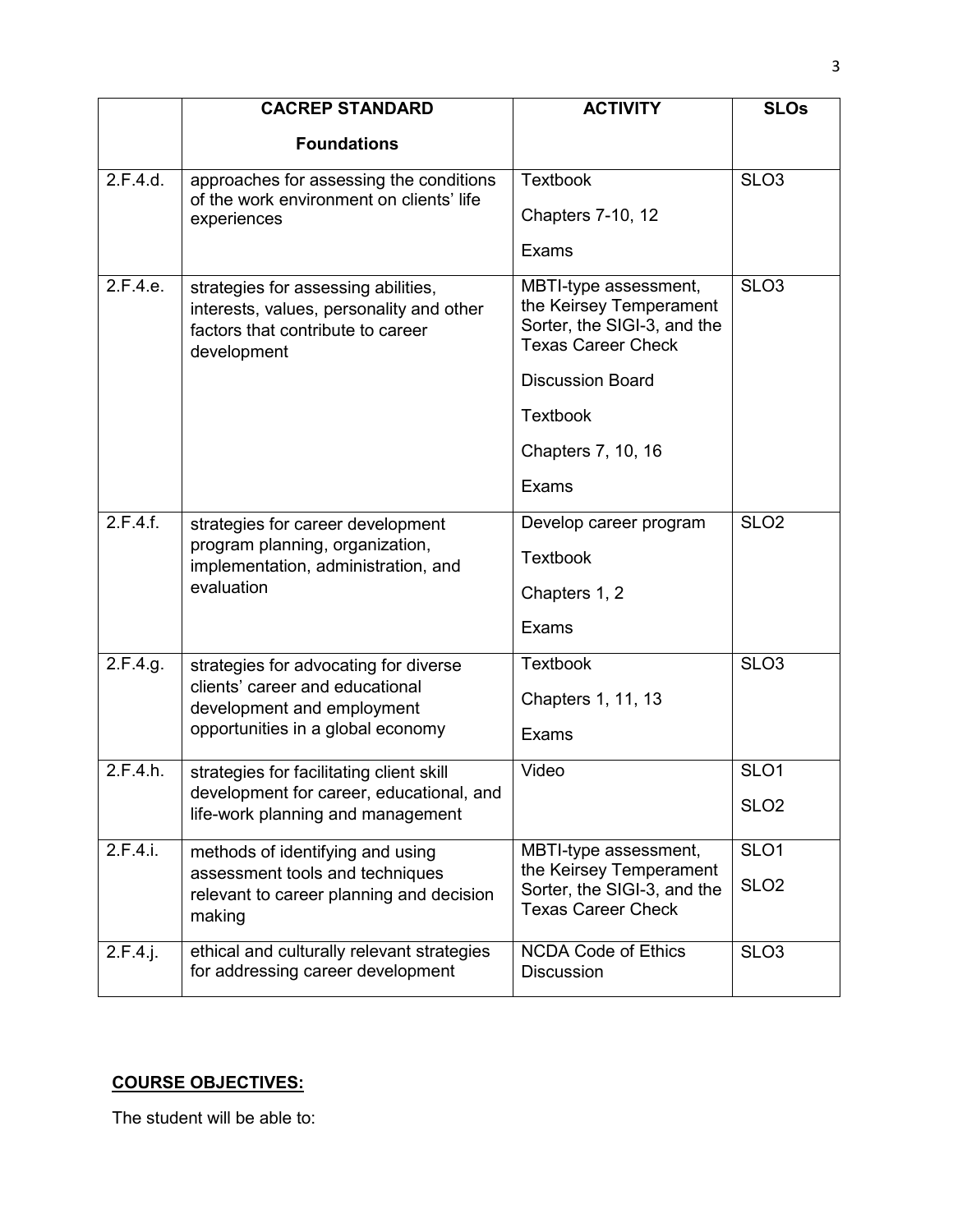- 1. Explain the foundations of career development including appropriate definitions; the theories of career choice; and factors that influence the career decision-making process.
- 2. Explain causes of occupational trends as they affect the world of work; and the classification systems used to describe the world of work.
- 3. Find, explain, and distribute information about the world of work.
- 4. Explain how the career development process is manipulated at various levels of educational growth.
- 5. Demonstrate knowledge of the career development procedures as concerns testing, evaluation, career counseling, job preparation, and job placement.
- 6. Relate the career counselor's opportunities outside the educational field and the trends and issues concerning career information, counseling, and development.
- 7. Correlate appropriate TExES Standards/ExCET Competencies and Learner-Centered Proficiencies to the activities of this course.

#### **STUDENT LEARNING OUTCOMES:**

The student will be able to:

- 1. Demonstrate their ability to apply within guidance and counseling, their knowledge of human development, diversity, and factors that affect client's ability to achieve their potential
- 2. Demonstrate their ability to plan, implement, and evaluate a developmental counseling program, this program will incorporate assessment, as well as individual and group counseling services utilizing appropriate theoretical frameworks, techniques, and interventions to address personal, interpersonal/social, and educational needs.
- 3. Demonstrate the ability to communicate and collaborate effectively with others in diverse settings, including the community in order to facilitate client success, and will demonstrate the ability to apply ethical, legal, and professional standards.

#### **COUNSELOR EDUCATION MARKETABLE SKILLS:**

- 1. Graduates will demonstrate oral and written communication skills to apply in careers related to mental and behavioral health including school counseling.
- 2. Graduates will demonstrate knowledge of ethics, social justice issues, and multicultural concerns to apply in careers related to mental and behavioral health including school counseling.
- 3. Graduates will demonstrate knowledge of human growth development throughout the lifespan to apply in careers related to mental and behavioral health including school counseling.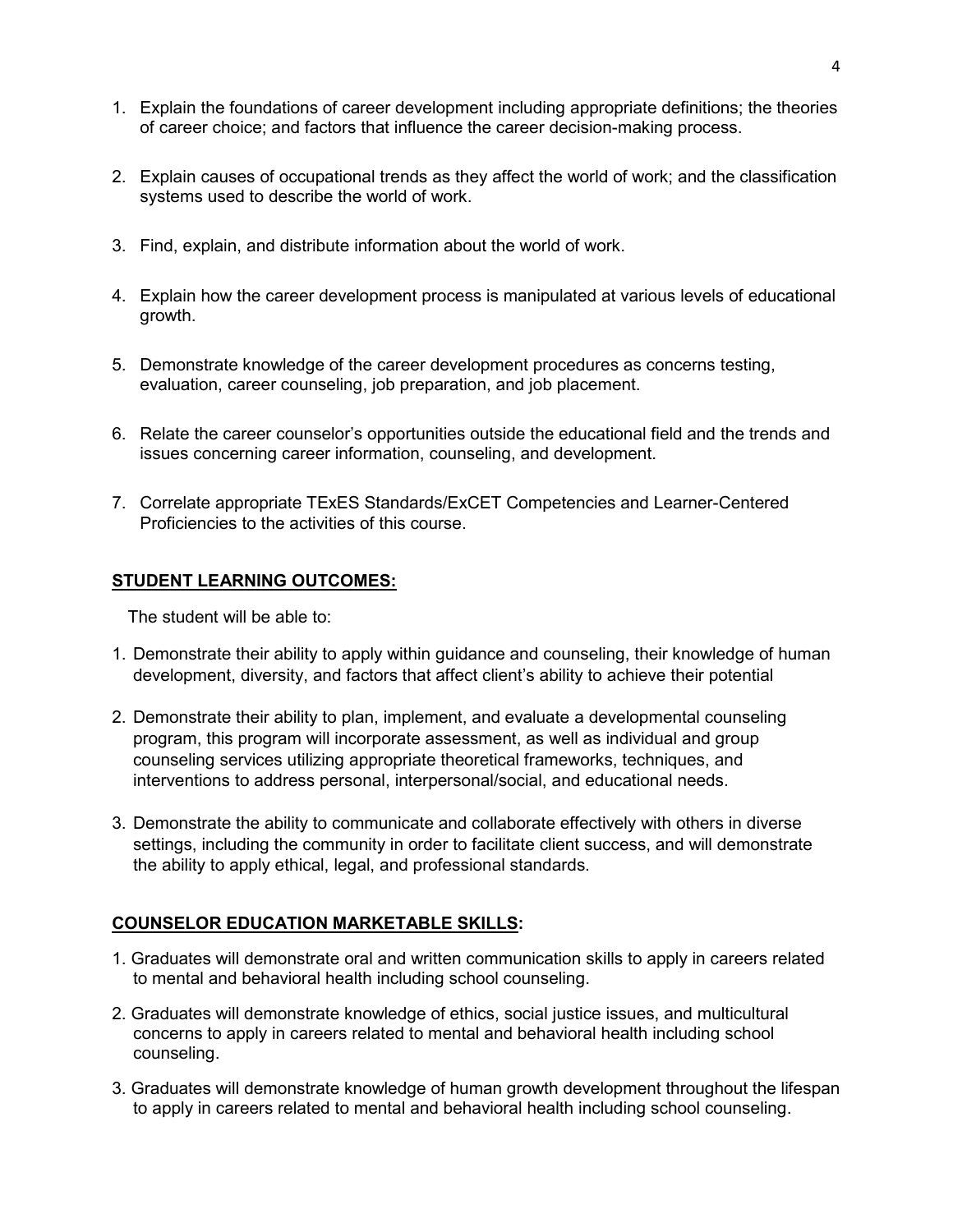#### **DISTANT LEARNING STATEMENT:**

Students enrolled in distance education courses have equal access to the university's academic support services, such as Smarthinking, library resources, such as online databases, and instructional technology support. For more information about accessing these resources, visit the SRSU website. Students should correspond using Sul Ross email accounts and submit online assignments through Blackboard, which requires secure login information to verify students' identities and to protect students' information. The procedures for filing a student complaint are included in the student handbook. Students enrolled in distance education courses at Sul Ross are expected to adhere to all policies pertaining to academic honesty and appropriate student conduct, as described in the student handbook. Students in web-based courses must maintain appropriate equipment and software, according to the needs and requirements of the course, as outlined on the SRSU website.

\*You may access the "Online Participation Policy" forum by entering Blackboard, then selecting Discussion Board. Please follow the directions regarding your required response.

#### **TECHNOLOGICAL ASSISTANCE:**



Technology

#### **ACADEMIC INTEGRITY:**

Students in this class are required to demonstrate scholarly behavior and academic honesty in the use of intellectual property. A scholar is expected to be timely, prepared, and focused. Meaningful, respectful, and pertinent online participation is also expected.

Examples of academic dishonesty include but are not limited to: submitting work as original that was used in whole or part for another course and/or professor; turning in another person's work as one's own; copying from professional works or internet sites without citation.

#### **SAFE ASSIGN:**

The Safe Assignment Tool is an advanced plagiarism prevention system deeply integrated with the Blackboard Learning Management System. SafeAssignment compares student papers submitted to Blackboard against an enormous wide range of sources and provides instructors with detailed Originality Reports. Because of SafeAssignment's flexibility, this product is an effective plagiarism prevention system that helps instructors to raise student awareness about plagiarism and to educate students about the ways to avoid plagiarism. You can check your similarity report and make corrections if needed. With your similarity report, you will note highlighted areas that have similarity noted between your paper and another source. You will click on the tab within the colored square to see the percentage of the similarity. Percentages above 10% must be corrected. It does not matter if the source that is being noted for similarity is not the same source that you used. The system is telling you what you have written is too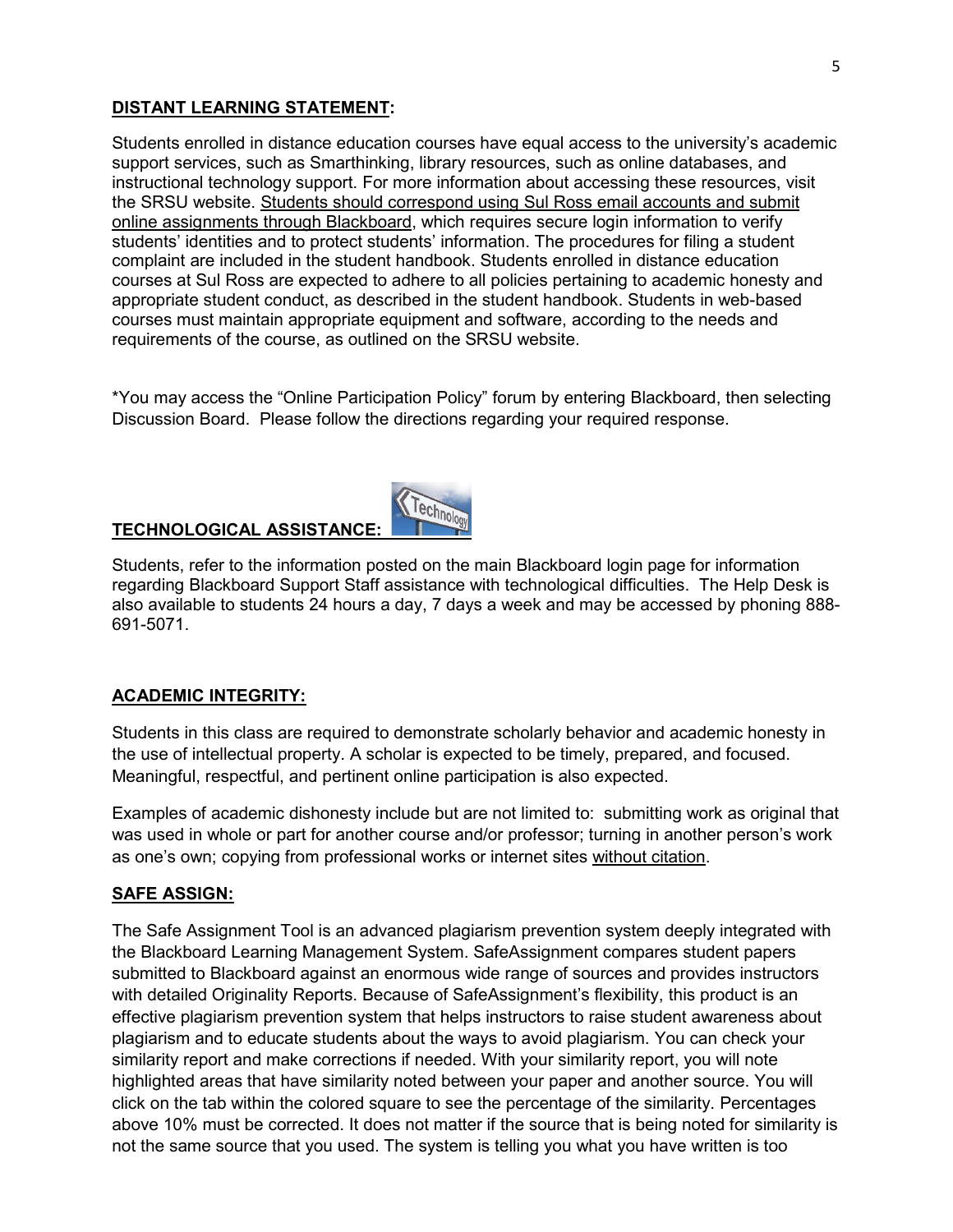similar to another source and you need to make corrections. You may need to change up some of the wording or order of information to make it your information. More than three or four words in a row that are identical to the originating author can be detected. You can submit your paper as many times as you would like. This system is designed to assist students with increasing awareness of plagiarism. Typically, plagiarism is an accidental occurrence and occurs when students do not realize their writing is overly similar to another source.

#### **ADA (Americans with Disabilities Act)**

#### **SRSU DISABILITY SERVICES:**

Sul Ross State University (SRSU) is committed to equal access in compliance with Americans with Disabilities Act of 1973. It is SRSU policy to provide reasonable accommodations to students with documented disabilities. It is the Student's responsibility to initiate a request. Please contact me, Ms. Rebecca Greathouse Wren, M.Ed., LPC-S, Director/Counselor, Accessibility Services Coordinator, Ferguson Hall (Suite 112) at 432.837.8203; mailing address is P.O. Box C-122, Sul Ross State University, Alpine, Texas 79832. Students should then contact the instructor as soon as possible to initiate the recommended accommodations.

#### **PARTICIPATION POLICY:**

Since ED 5313 is an online course, participation will be evaluated in Blackboard online discussions. It is the student's responsibility to check the Discussion Board and Sul Ross email *DAILY* for the duration of the course. In order for you to remain enrolled in ED 5313 you must reply to the Blackboard Discussion Board "Online Participation Policy" forum by the deadline posted on the Due Dates listing contained in this syllabus. It is policy at Sul Ross State University that if a student is enrolled in an online course and fails to stay active for a period of 3 weeks, fails to submit assignments, and/or does not reply to emails from the instructor, he/she will receive a final grade of "F." You may access the "Online Participation Policy" forum by entering Blackboard, then selecting Discussion Board. Please follow the directions regarding your required response.

#### **COURSE REQUIREMENTS:**



See the attached Due Date Schedule for assigned readings. Complete reading assignments and study the material PRIOR to the due date.

#### **II. Video Activity/Case Studies/Exercises in Modules**

**NOTE: LATE ASSIGNMENTS WILL NOT BE ACCEPTED. All assignments are submitted on Blackboard only; those assignments submitted after the deadlines on the attached Due Dates Schedule will receive no credit.**

## **III. Discussion Board Assessments:**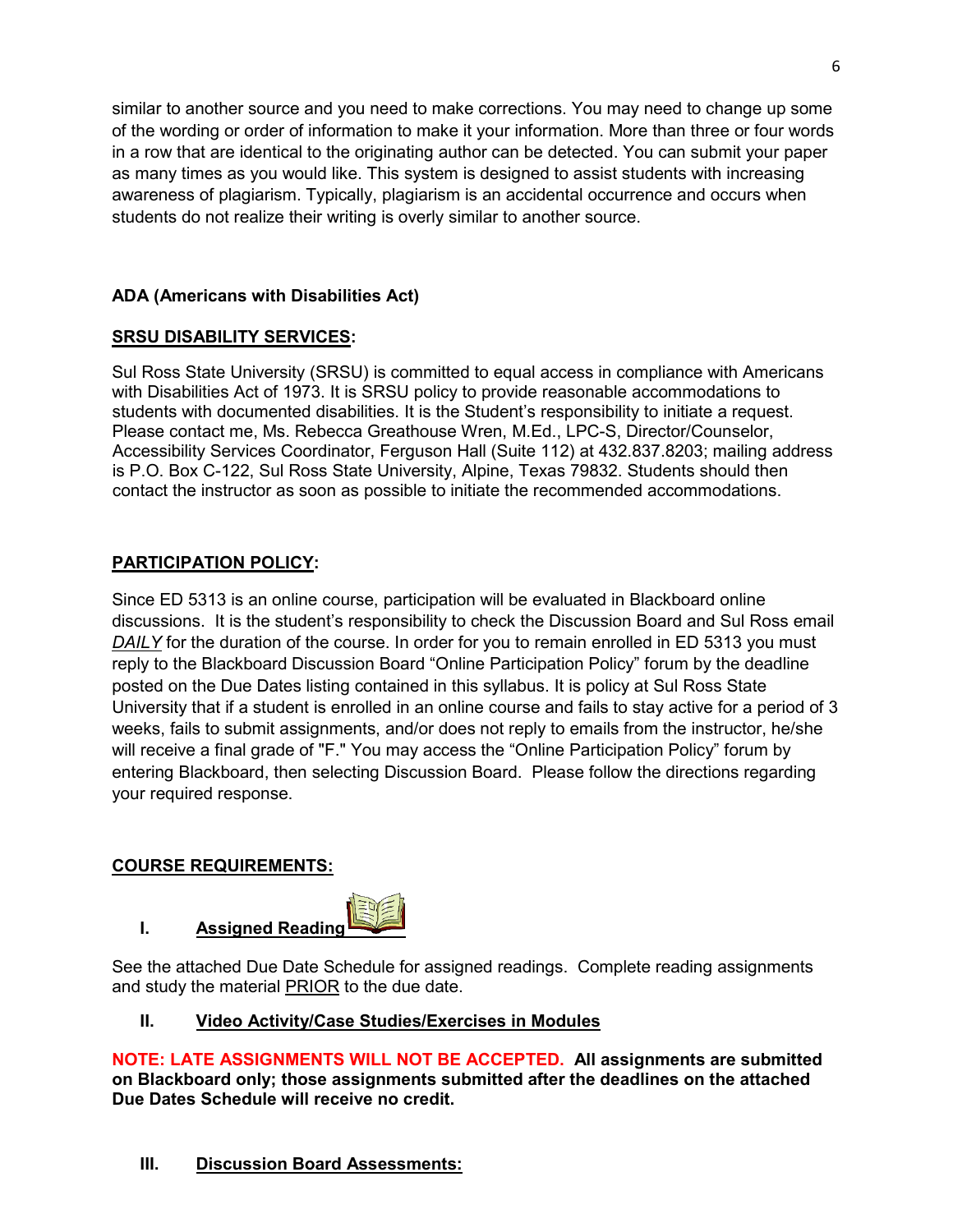There are four Assessment Discussion Board assignments and once Code of Ethics discussion. They are the MBTI-type assessment, the Keirsey Temperament Sorter, the SIGI-3, and the Texas Career Check. You may find these on the following forums in the Modules. You will take these four online assessments and report your results/impressions on the appropriate discussion board forum. You may choose to provide your assessment results in written form or in a video submission. Follow the instructions on each of the five forums. Note the due dates for each of these assignments in the Syllabus.

#### **Students, all of you will complete the four following online assessments:**

[http://www.humanmetrics.com/cgi-win/jtypes2.asp](http://www.humanmetrics.com/cgi-win/JTypes2.asp) This is an online text *based on* the MBTI (Myers-Briggs/Jung Typology). Take the test, then click on "Score It" at the bottom of the questions. On the screen will be your four letter "type," for example, ENFJ. Select the "Type" description by J. Butt" and print out your description. You will use this for the Discussion Board MBTI Forum.

<http://www.keirsey.com/>Take the free Sorter (click on the colorful button at the top right of your screen--it reads "Click to Take Sorter,") then select the free Temperament Report. Make sure that you click on the "The Four Temperaments" link on the top right menu bar underneath the "Take the Sorter" logo to read in detail about the four temperaments. What does the sorter suggest about you? Be sure to record your results from the Free Sorter, so that you can respond on the Keirsey Temperament Sorter Discussion Board Forum! Post a thread recording your results from the Free Sorter on this forum and state how those results are connected to career.

<http://www.sigi3.org/login.asp?SQ=1363&SK=5919503210> Type this URL into your browser. This will take you to the Sul Ross career resources page, and in the middle of the listings, you will see **SIGI 3**. You will be taking the SIGI 3 assessment. Click on the SIGI 3. **You will need to register.** Use your sulross email username and ID (the same way your access your Sul Ross email) to login to the SIGI 3. You will see a Welcome Menu and some Tips for using the SIGI. Then select "Continue" at the bottom, then "Use an Assessment Tool." Take the "Values," "Interests," "Personality Type," and "Skills" surveys. This will take some time, so be sure to block out some time to work on this. You will then search the job database using your results. Play some of the Videos for jobs, see the job comparison grids, play with the deciding square, etc. until you feel comfortable with these SIGI resources. You can build a portfolio in SIGI, and re-enter to continue working with these resources. And you might learn something about yourself in regard to career in addition to finding some good resources you might incorporate into your career program!

[https://texascareercheck.com/home/explorecareers.](https://texascareercheck.com/home/explorecareers) This is a good tool to use with high school students. You will explore occupations or college options. It includes an interest assessment, a high school graduation plan, regional labor market information and hot jobs. You can call 1-800- 822-7526 to order a free counselor packet containing samples of their career development products: tabloids, books, brochures, bookmarks, pocket resume and posters. Or you can visit the LCMI webpage at [www.lmic.state.tx.us.](http://www.lmic.state.tx.us/) After you have taken the assessment, post your results in Discussion Board.

Refer to the Due Dates Schedule at the end of this syllabus for the Quizzes. Quizzes will be open to take at the beginning of the semester and will close on the due dates. The quizzes are

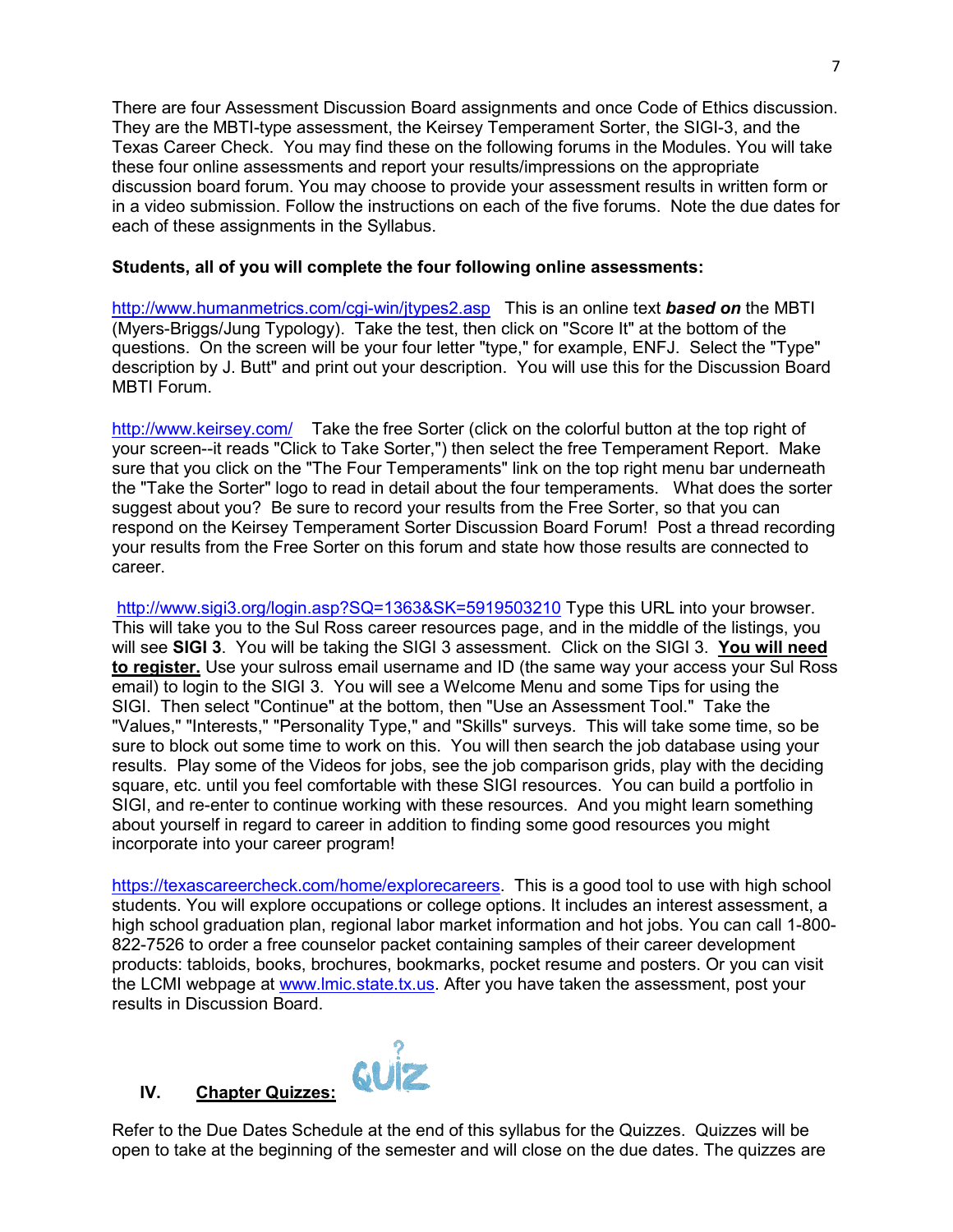taken and scored online, and are in multiple choice formats. Access the quizzes by clicking on the quizzes button in the modules.

#### **RESOURCES/REQUIRED WEBSITES**

**Students, access the following websites for inclusion in your Career Program - Four Components.** *I will expect to see a number of these reflected in your goals/objectives/activities/evaluations, where they are developmentally appropriate for your student population.* **Include correct citations and reference entries for each website included in your Career Program Certain of the sites, like the Texas Workforce Commission sites, and those sites with career cluster information are generally applicable.** 

<https://www.studyguidezone.com/explore.htm> This is the EXPLORE offered through ACT. ACT Explore is designed to help 8th and 9th graders explore a broad range of options for their future. It prepares students not only for their high school coursework but for their post–high school choices as well. Examine it; you might choose to use this program for your career program.

<https://www.powerscore.com/act/help/understanding-the-plan-test.cfm> This is the PLAN offered through the ACT. ACT Plan helps 10th graders build a solid foundation for future academic and career success and provides information needed to address school districts' high-priority issues. It is a comprehensive guidance resource that helps students measure their current academic development, explore career/training options, and make plans for the remaining years of high school and beyond. Whether students are college-bound or plan to enter the workforce directly after high school, ACT Plan can help all students.

#### [http://www.act.org/content/act/en/products-and-services/workkeys-for-](http://www.act.org/content/act/en/products-and-services/workkeys-for-employers/assessments.html)

[employers/assessments.html](http://www.act.org/content/act/en/products-and-services/workkeys-for-employers/assessments.html) ACT Work Keys and Key Train. KeyTrain is the complete interactive learning tool for career readiness skills. At its foundation is a targeted curriculum written specifically to help people master the applied workplace skills as defined by the WorkKeys<sup>®</sup> system. This core curriculum is complemented by diagnostic tools, soft skills curriculum, and a powerful reporting system to form a robust career readiness learning system. Career Ready 101™ is the ACT comprehensive career training course that helps you design a program based on your resources. It is an integrated approach to exploring careers and their skill requirements, building workplace skills using KeyTrain remediation, and creating life literacy with such skills as financial awareness and job searching. With its flexible online or instructor-led options, Career Ready 101 is a powerful way to set up learners for success in all areas of career readiness.

<http://www.texascaresonline.com/wowmenu.asp> This is Texas CARES, a very helpful career tool offered through the State of Texas, Texas Workforce Commission. It includes selfassessments, career cluster information, occupation information, etc.

<https://twc.texas.gov/students>This is offered through the Texas Workforce Commission. There are links on this site to career programs and resources. Labor Market and Career Information (LMCI) is a department of the Texas Workforce Commission within the External Relations Division. Their mission is to improve the way Texans make career and educational decisions by providing useful and reliable information about careers, educational training options and jobs.

<http://www.actstudent.org/college/>This is the ACT "Why Go to College?" site. It is a very helpful tool to assist with college planning! There are resources there for students and their families.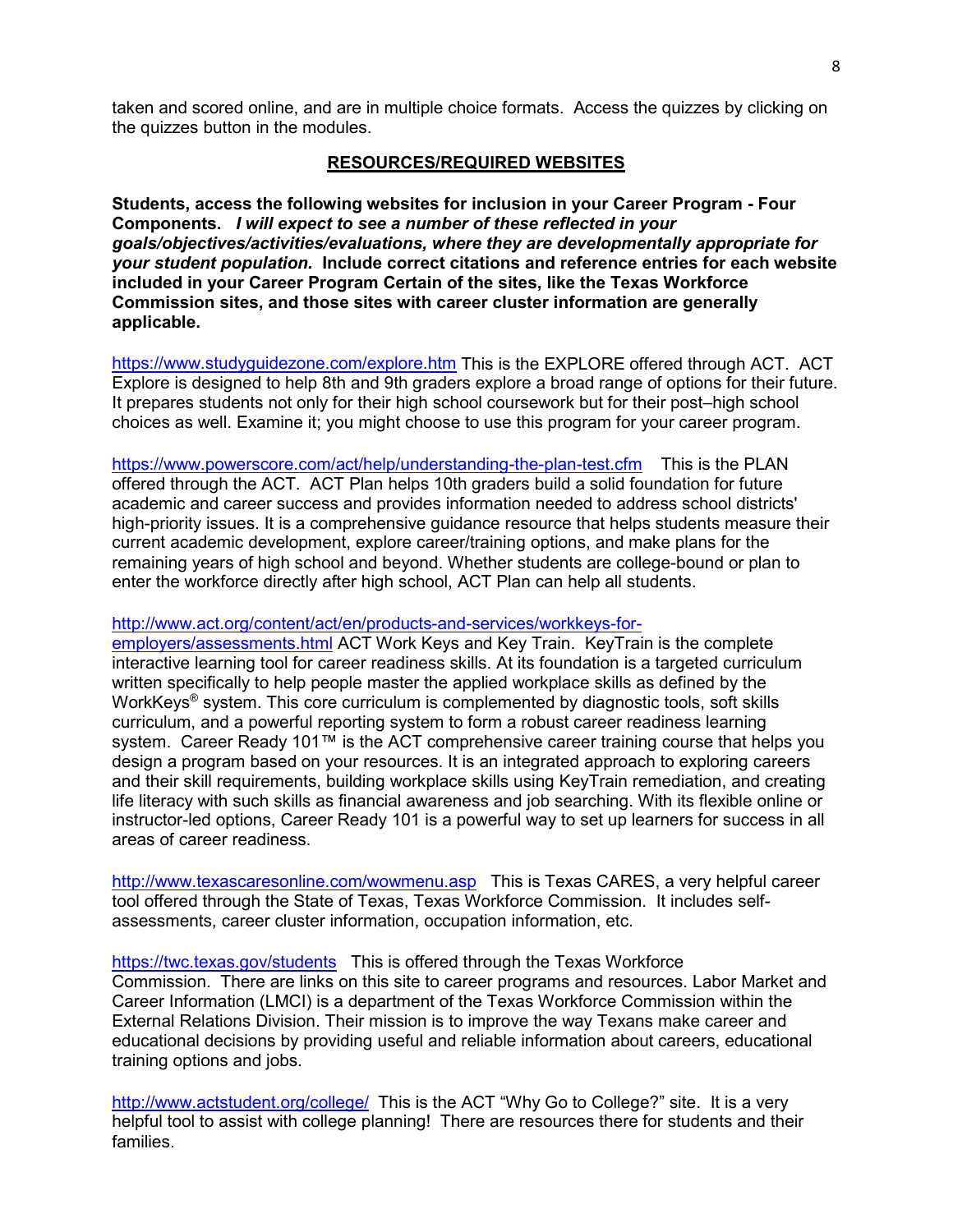<http://www.actstudent.org/testprep/> This is the online ACT online Prep tool. This is very helpful for students!

For children: Career Town at [www.vacareerview.org](http://www.vacareerview.org/) (scroll down to select "Career Town" at the bottom of the screen). This is an excellent resource for children. For those of you who are working with elementary school students, get online and research some other available, developmentally appropriate software programs!

For K-12 from the Bureau of Labor Statistics, Exploring Career Information at <http://www.bls.gov/k12>

<https://web3.ncaa.org/ecwr3/> <http://www.ncaa.org/about/student-athlete-eligibility>for NCAA student eligibility information. You as the counselor will need to help student athletes transition to college.

<https://lincs.ed.gov/professional-development/resource-collections/profile-573> This site includes the World-of-Work Map and the Career Cluster and Areas. Click on both of them, and incorporate them into your programs!

[http://www.act.org/content/act/en/products-and-services/act-profile/education---career](http://www.act.org/content/act/en/products-and-services/act-profile/education---career-planning.html)[planning.html](http://www.act.org/content/act/en/products-and-services/act-profile/education---career-planning.html) This is a good site for students to explore career options. This is offered through the ACT.

<https://www.skillsone.com/Pdfs/smp284104.pdf>This is the strong Interest Inventory Profile and Interpretive Report. Although we will not take the Strong Interest Inventory, it is one of the premier interest inventory tools in the world, and I want you to see how it is structured by viewing this sample report. This is an excellent career tool. You will be expected to know about the Strong Interest Inventory on your counseling standardized tests! This test is based on Holland's codes, and is appropriate for use with high school juniors and seniors, college students, and adults. See page 180 in your textbook.

**http://www.sulross.edu/page/1500/seniors-grad-students-beyond** This will take you to Sul Ross's career links. Examine the job interview guide, the interview questions and tips, etc.

The following sites contain wonderful information; they are from the U.S. Department of Labor Employment & Training Administration:

<http://wdr.doleta.gov/SCANS> This site has the SCANS (Secretary's Commission on Achieving Necessary Skills) documents, and details the Five Competencies (Resources, Interpersonal, Information, Systems, and Technology). These are the areas of skill people need to succeed in the world of work. The Three-Part Foundation of Basic Skills, Thinking Skills, and Personal Qualities are also detailed.

https://www.careeronestop.org/ This U.S. Department of Labor site includes helpful tools for online assessment, career options exploration, youth resources, and dealing with job loss, etc.

<http://www.doleta.gov/usworkforce/> This U.S. Department of Labor site examines such current issues as re-employment.

#### **WRITING EXPECTATIONS - APA Manual 7th ed.**

All written assignments including those in discussion board must follow the writing style found in the most current edition of the American Psychological Association Publication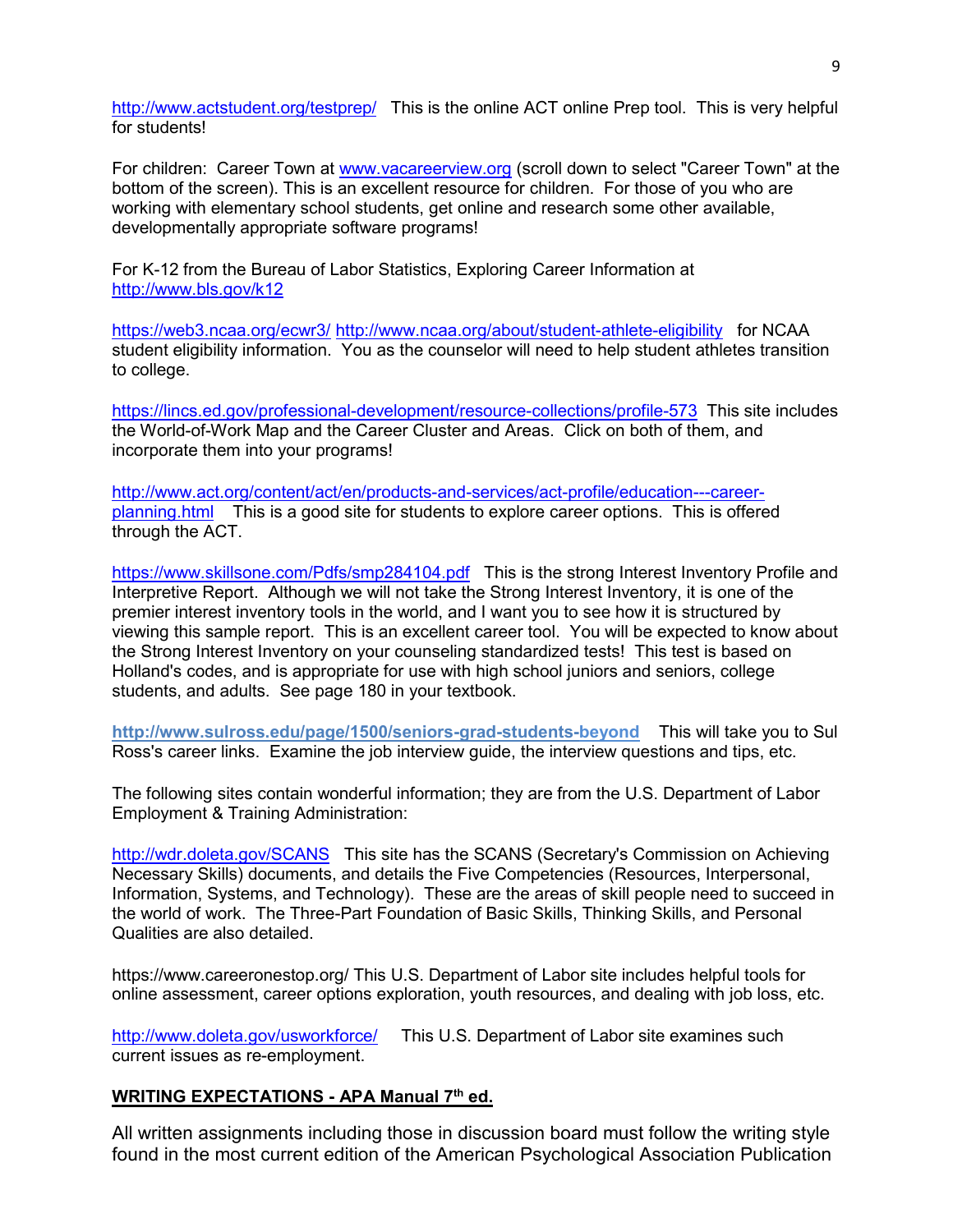Manual (APA Manual). See *American Psychological Association Publication Manual* (7th ed.)<http://www.apastyle.org/stylehelper/>

When you utilize excerpts of materials from existing career programs, from those websites/resources provided you, or from those you find through research, you must cite the source in the body of your paper and include a reference entry at the conclusion of your document. See Chapter 8, beginning on page 253.

Edit for English usage, grammar, and style (See Chapters 4 and 6 of the APA Manual beginning with pages 111 and 153). Papers with multiple errors may not be accepted or will receive a reduction in grade.

An emphasis in this course is writing in a manner to demonstrate your professionalism and scholarship.

#### **Site Visit Requirement**

Locate a military installation, school, college, or university career counseling center or a career counseling component in an agency program ( ie.,Texas Workforce Commission) to visit. (Most junior colleges and universities have a center devoted exclusively to career counseling. For example, Sul Ross has the Career Services & Testing Office.) Make arrangements to interview the site personnel at your chosen facility regarding their program services and activities. Your focus must be **career**, rather than general counseling! If you visit with a school counselor, you must devote your attention to the career counseling services he/she provides. The following questions should guide your interviewing and observations as you complete your site visit. Take notes to utilize in your report. *Be certain to collect data for each of the following questions for full credit.*

*1. Note the name and location of the site; the type of agency or level of school; and the type and degree of training in the field of counseling and career counseling that the personnel in this program possess.* 

*2. Determine the average number of clients served each month or semester, the prevalent ethnicity of the clientele, the number of service providers, and the predominant ethnicity of the service providers. Do you see any patterns emerge with regard to numbers or to ethnicity?* 

*3. Describe an outline of the career counseling program as it is conducted at this site. What procedures, services, and activities are provided? What is the time line or schedule for provision of the services and activities?* 

*4. What instruments/assessments are used at this site? What is the rationale for the selection of these particular instruments? How are the results of the instruments used with the clientele? What computer programs in career development are used on this site? How competent are the personnel in utilizing these programs, according to their self-report?* 

*5. How do the personnel at this site evaluate the effectiveness of their career counseling? (This question may make them pause; many career counselors may not concern themselves with program or counselor evaluation.) How do the service*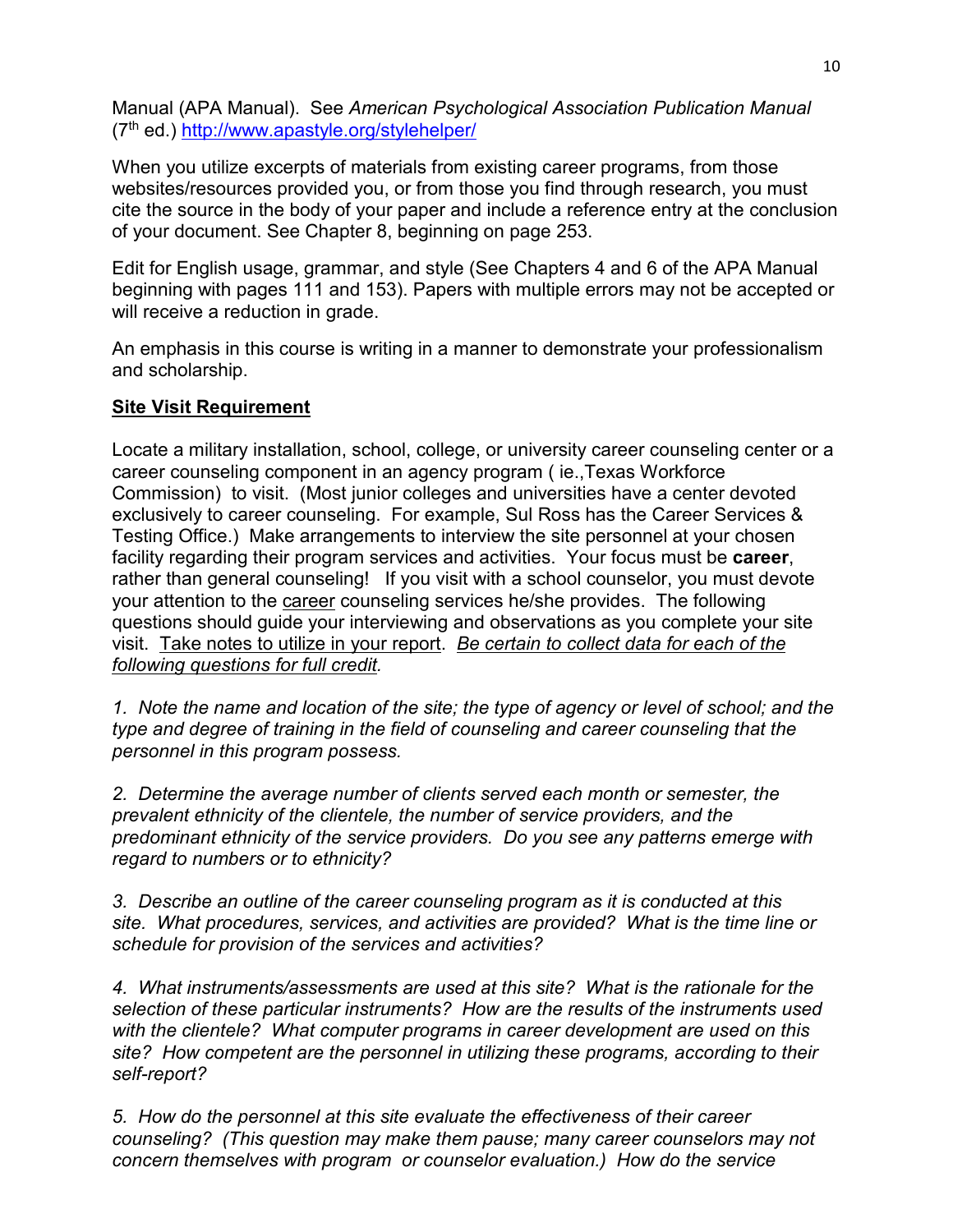*providers regard their work? Do they have a solid understanding of career development and the need for it? Do they like working with their clientele?* 

## *6. What is your overall assessment of the work done at this site?*

After posting your site visit report on this forum, you must respond to 1 other student's report. Briefly share your impressions or insights gained through their report.

Note the due date on your syllabus. You must email Professor Hayes your selected site for approval *before* you visit the site. (See syllabus for the deadline to email your choice.) After you receive approval, follow the format below. **Please type each question and then your response (do not do this in an attached document. Copy and paste the questions in your thread). Follow APA Style.**

One Final Note\* Sites for visits should be providing direct client/student services. They cannot be providing services to those who provide services, nor should they be a place to pick up brochures or information. Universities and Colleges are a good choices, as well as, the local Texas Work Force Commission. If you have a military base nearby, they have centers to help those who are separating from the military and are looking for civilian careers/jobs.

## **EVALUATION/GRADING POLICY:**

Note: Grades are earned based on the quality of the work completed. **Assignments submitted after due dates will receive no credit.**

Grades of **Incomplete (I)** are not given in the Professional Studies Division of Sul Ross State University *except* in the *most extreme* situations.

A grade of "A" will not be given in this course unless the student's writing reflects graduate level quality and the written career program is superior. See the writing rubric at the end of the syllabus.

**FINAL GRADING: A=100-91% B=90-81% C=80-71% F=70-0%**

50% - **Quizzes**

## 30% - **Reflection Activity**, **Video Activities, Case Studies, and Exercises**

## 20% - **Discussion**

**NOTE:** Graduate students must maintain a 3.0 GPA to remain in good standing.

Grades of **Incomplete (I)** are not given in the Professional Studies Division of Sul Ross State University *except* in the *most extreme* situations.

A grade of "C" will result in the student retaking the course.

#### **SCHEDULE/DUE DATES:**

*Read the assigned chapters and complete the assignments/quizzes PRIOR to the deadline. The deadline is midnight Central Standard Time (CST) on the due date. Assignments submitted after the deadline will receive no credit.*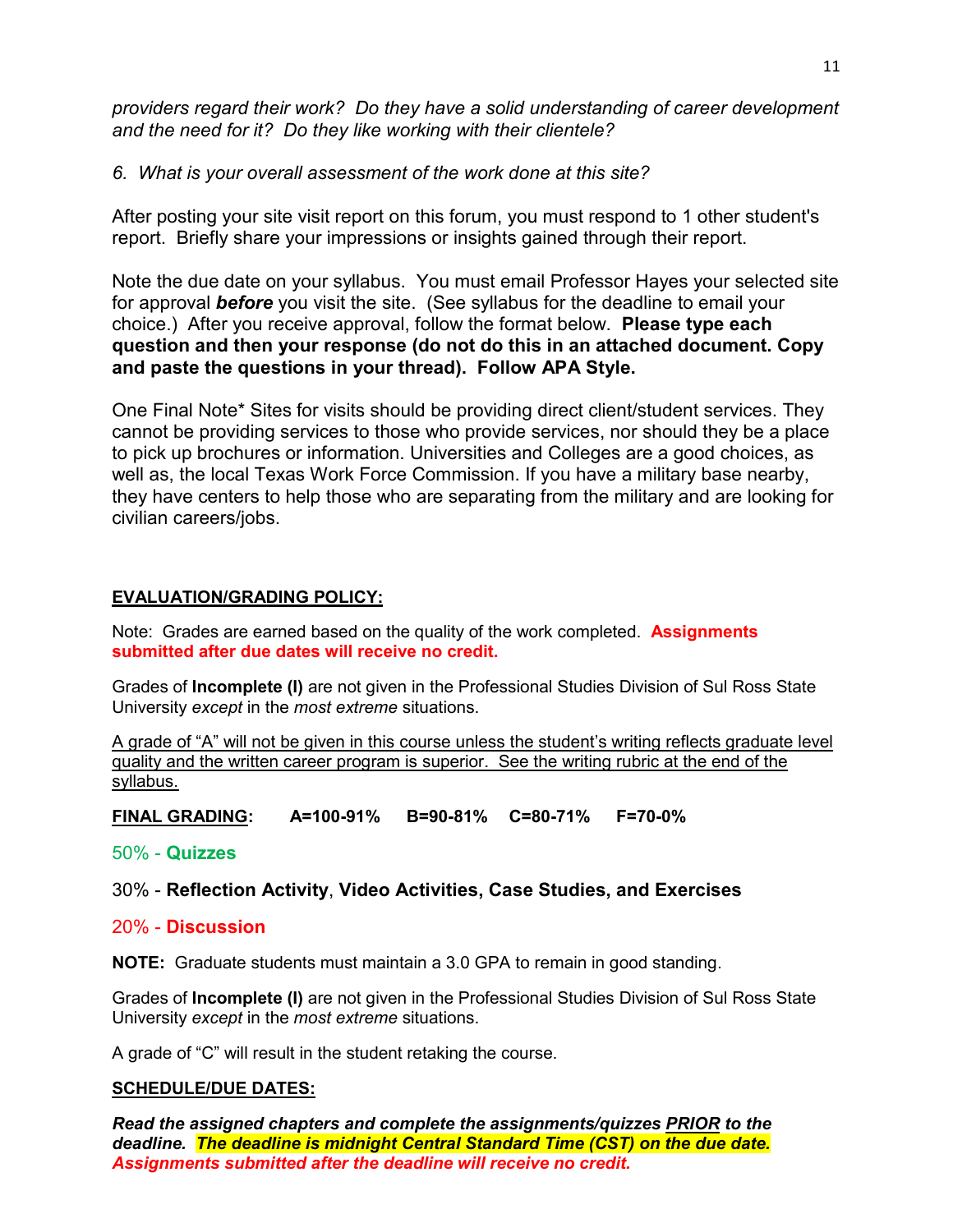**APA must be followed for ALL written assignments including Discussion Board Postings: See the writing rublic at the end of the due dates**

**Each Chapter will take between two to three hours to complete. You can work ahead.**

| Week One July 7 - 10                                                                            |  |  |  |  |
|-------------------------------------------------------------------------------------------------|--|--|--|--|
| Introduce yourself and sign the online participation policy in Discussion Board<br>- Due July 1 |  |  |  |  |
| <b>Mindtap Introduction</b>                                                                     |  |  |  |  |
| Download Mindtap Application on your phone and then turn on<br>notifications                    |  |  |  |  |
| <b>Module One</b>                                                                               |  |  |  |  |
| Part I: Trait and Type Theories                                                                 |  |  |  |  |
| <b>Introduction</b>                                                                             |  |  |  |  |
| Chapter 1                                                                                       |  |  |  |  |
| Why am I here? Polling Activity                                                                 |  |  |  |  |
| Read the Chapter: Introduction                                                                  |  |  |  |  |
| Quiz: Did I get it?<br>$\bullet$                                                                |  |  |  |  |
| <b>Video Activity: The Basics</b><br>$\bullet$                                                  |  |  |  |  |
| <b>Exercise: Introduction</b><br>$\bullet$                                                      |  |  |  |  |
| <b>Case Study: Introduction</b><br>$\bullet$                                                    |  |  |  |  |
| <b>Code of Ethics Discussion Board</b><br>$\bullet$                                             |  |  |  |  |
| Week Two July 11 - 17                                                                           |  |  |  |  |
| <b>Module Two</b>                                                                               |  |  |  |  |
| Email Professor Hayes the name of the site (career center) that you would like                  |  |  |  |  |
| to visit.                                                                                       |  |  |  |  |
| <b>Chapter 2</b>                                                                                |  |  |  |  |
| Why am I here? Reflection Activity                                                              |  |  |  |  |
| Read the Chapter: Trait and Factor theory<br>$\bullet$                                          |  |  |  |  |
| Quiz: Did I get it?                                                                             |  |  |  |  |
| Video Activity: The Case of Angela                                                              |  |  |  |  |

- Video Activity: The Case of Angela
- Exercise: Trait and Factor Theory
- Case Study: Trait and Factor Theory

## **Module Three**

Chapter 3

- Why am I here? Reflection Activity
- Read the Chapter: Occupations: Information and Theory
- Quiz: Did I get it?
- Exercise: Occupations: Information and Theory
- Case Study: Occupation Dialogues
- Case Study: The Labor Market

## **Module Four**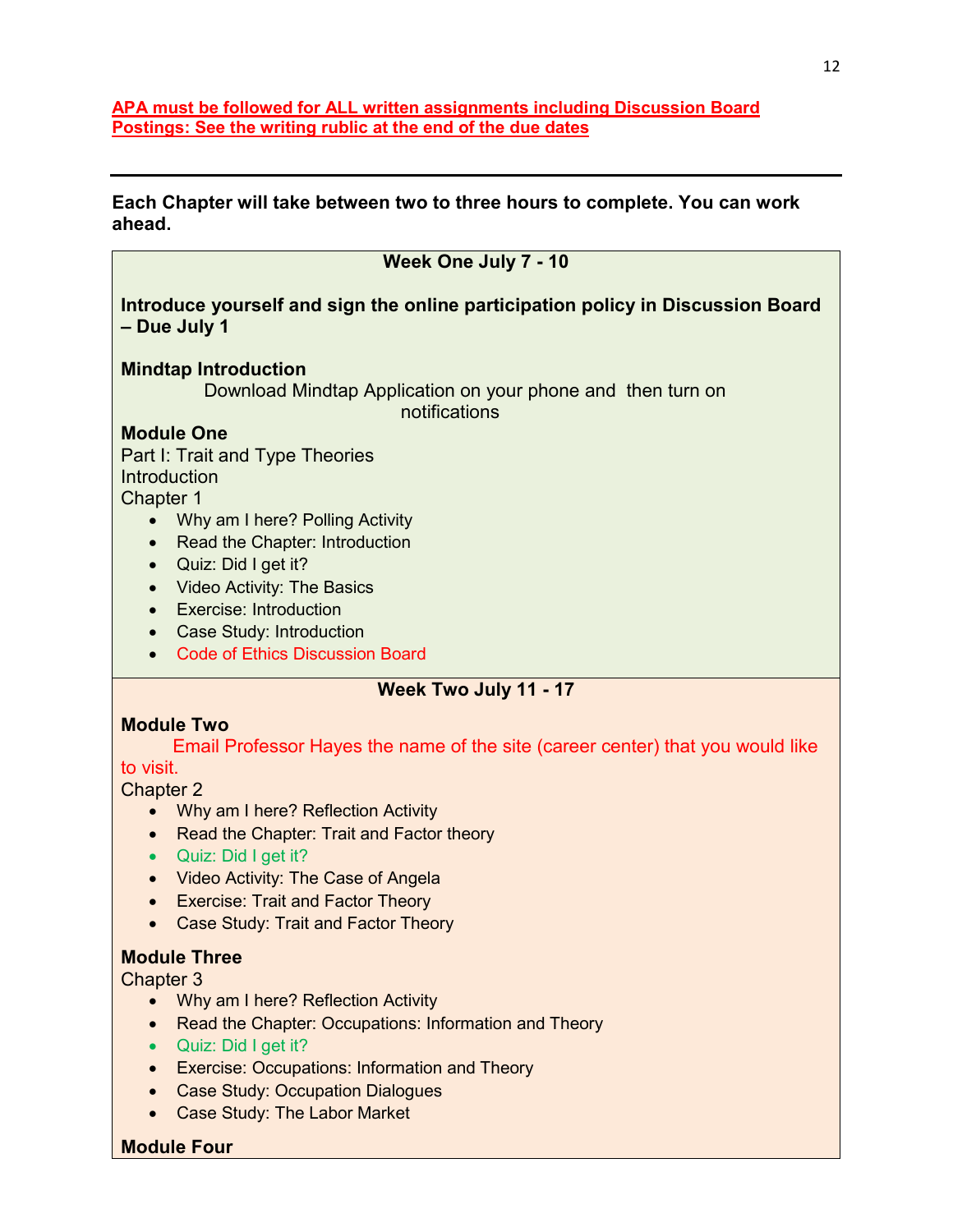#### Chapter 4

- Why am I here? Polling Activity
- Read the Chapter: Work Adjustment Theory
- Quiz: Did I get it?
- Exercise: Work Adjustment Theory
- Case Study: Helping a Client Get Back to Work
- Case Study: A Client Wants a Promotion

#### **Week Three July 18 - 24**

## **Module Five**

## Chapter 5

- Why am I here? Reflection Activity
- Read the Chapter: Holland's Theory of Types
- Quiz: Did I get it?
- Video Activity: A Counselor Uses Holland's Theory
- Exercise: Holland's Theory of Types 1
- Exercise: Holland's Theory of Types 2
- Case Study: Holland's Theory of Types

## **Module Six**

Chapter 6

- Why am I here? Polling Activity
- Read the Chapter: Myers-Briggs Type Theory
- Quiz: Did I get it?
- Exercise: Myers-Briggs Type Theory
- Case Study: Using Myer-Briggs with a College Junior
- Case Study: Using Myers-Briggs with a Frustrated Client
- Take the Myer-Briggs Assessment and post in Discussion Board

## **Module Seven**

Part II: Life-Span Theory **Introduction** Chapter 7

- Why am I here? Reflection Activity
- Read the Chapter: Career Development in Childhood
- Quiz: Did I get it?
- Video Activity: A Counselor Uses Super's Theory
- Exercise: Career Development in Childhood
- Case Study: Applying Super's Theory
- Case Study: Applying Gottfredson's Theory
- Kiersey Temperament Sorter Assessment and Post in Discussion Board

## **Week Four July 25 - 31**

# **Module Eight**

Chapter 8

- Why am I here? Reflection Activity
- Read the Chapter: Adolescent Career Development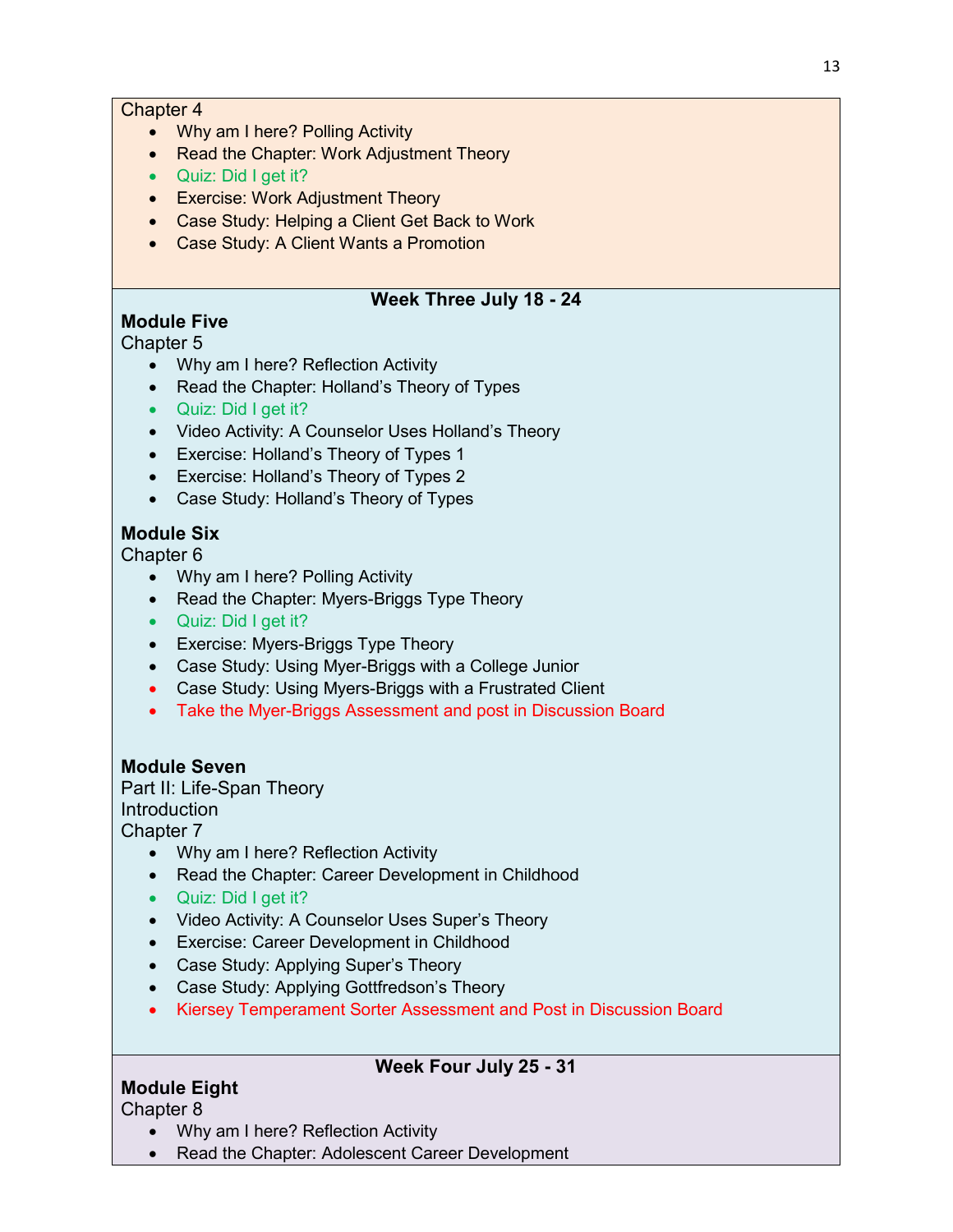- Quiz: Did I get it?
- Video Activity: Career Counseling in Middle School
- Video Activity: Career Counseling in High School
- Exercise: Adolescent Career Development
- Case Study: Adolescent Career Development
- Texas Career Check Assessment and post in Discussion Board

#### **Module Nine**

Chapter 9

- Why am I here? Polling Activity
- Read the Chapter: Late Adolescent and Adult Career Development
- Quiz: Did I get it?
- Video Activity: Career Counseling in Higher Education
- Video Activity: Tour of a Higher Ed Career Counseling Center
- Case Study: Late Adolescent and Adult Career Development

## **Module Ten**

Chapter 10

- Why am I here? Reflection Activity
- Read the Chapter: Adult Career Crises and transitions
- Quiz: Did I get it?
- Video Activity: Community Career Counseling
- Video Activity: Tour of a Community Career Center
- Case Study: Adult Career Cries and Transitions
- Helper Studio: The Case of Nathan

# **Week Five August 1 - 7**

## **Module Eleven**

Part III: Special Focus Theories **Introduction** Chapter 11

- Why am I here? Reflection Activity
- Read the Chapter: Constructivist and Narrative Approaches to Career Development
- Quiz: Did I get it?
- Video Activity: A Counselor Uses Savickas's Theory
- Case Study: Applying Cochran's Narrative Career Counseling
- Case Study: A Social Construction Career Counselor
- Site Visit Discussion Board

## **Module Twelve**

Chapter 12

- Why am I here? Reflection Activity
- Read the Chapter: Relational Approaches to Career Development
- Quiz: Did I get it?
- Exercise: Relational Approaches to Career Development 1
- Exercise: Relational Approaches to Career Development 2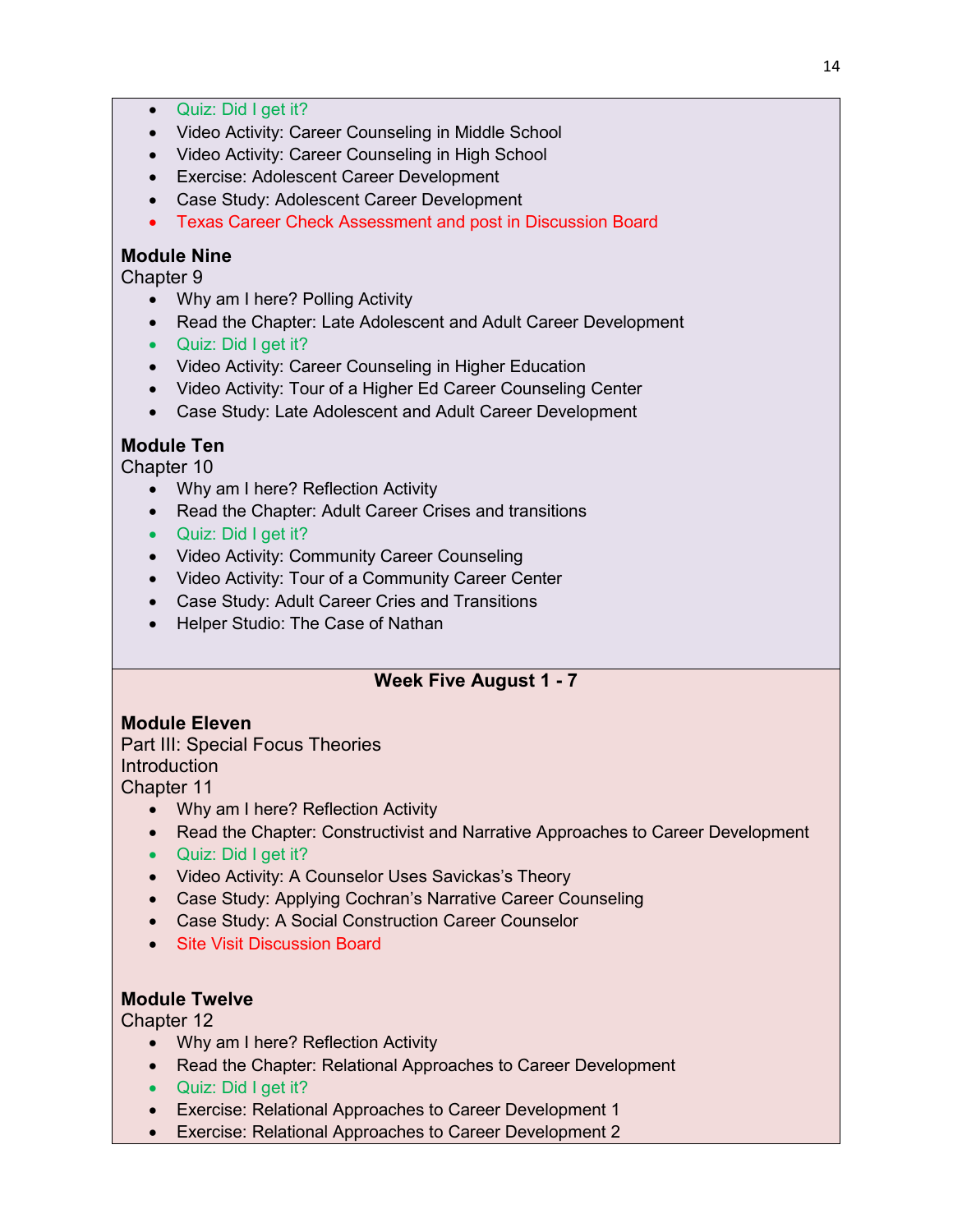• Case Study: Relational Approaches to Career Development

#### **Module Thirteen**

Chapter 13

- Why am I here? Reflection Activity
- Read the Chapter: Krumboltz's Social Learning Theory
- Quiz: Did I get it?
- Exercise: Krumbolts's Social Learning Theory 1
- Exercise: Krumbolts's Social Learning Theory 2
- Case Study: Krumboltz's Social Learning Theory
- Video Activity: A counselor uses Krumboltz's Theory

#### **August 8 - 9**

#### **Module Fourteen**

Chapter 14

- Why am I here? Reflection Activity
- Read the Chapter: Social Cognitive Career Theory
- Quiz: Did I get it?
- Exercise: Social Cognitive Career Theory 1
- Exercise: Social Cognitive Career Theory 2
- Case Study: Social Cognitive Career Theory

#### **Module Fifteen**

Chapter 15

- Why am I here? Reflection Activity
- Read the Chapter: Career Decision-Making Approaches
- Quiz: Did I get it?
- Case Study: A Client Considers Changing Fields
- Case Study: A College Student Unsure of the Future

**July 30** – last day to drop with a grade of 'W'

*Students, I recommend that you never wait until the due date to submit a quiz or an assignment as technology has a way of causing the most trouble when you need it the most. Quizzes will not be reopened.*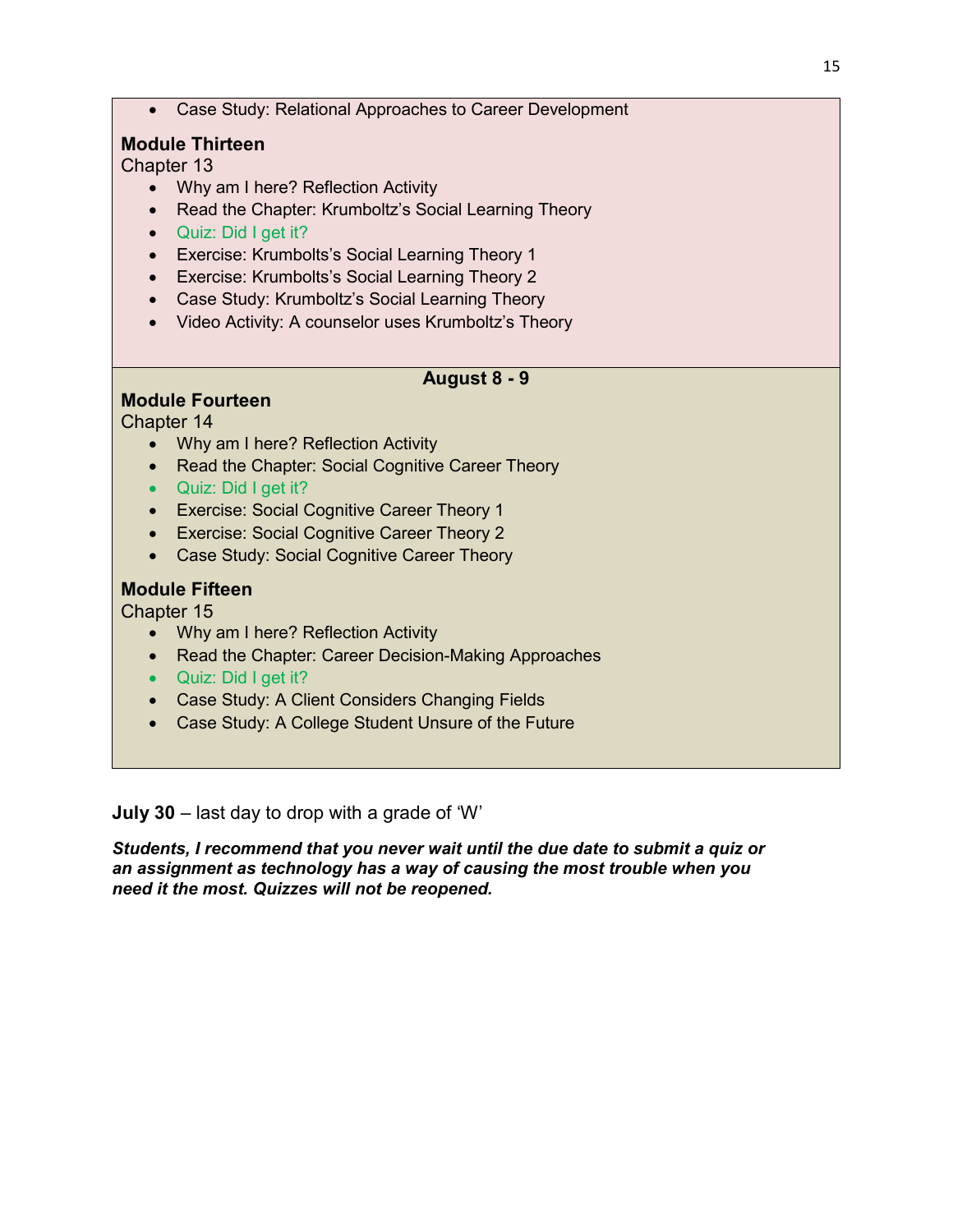| Sub-skill                                  | <b>Beginning</b>                                                                                                                                                    | <b>Basic</b>                                                                                                                                                                             | <b>Proficient</b>                                                                                                                                                                        | <b>Advanced</b>                                                                                                                                                                                                | <b>Exceptional</b>                                                                                                                                                                                               | <b>Score</b> |
|--------------------------------------------|---------------------------------------------------------------------------------------------------------------------------------------------------------------------|------------------------------------------------------------------------------------------------------------------------------------------------------------------------------------------|------------------------------------------------------------------------------------------------------------------------------------------------------------------------------------------|----------------------------------------------------------------------------------------------------------------------------------------------------------------------------------------------------------------|------------------------------------------------------------------------------------------------------------------------------------------------------------------------------------------------------------------|--------------|
|                                            | 1                                                                                                                                                                   | $\mathbf 2$                                                                                                                                                                              | 3                                                                                                                                                                                        | 4                                                                                                                                                                                                              | 5                                                                                                                                                                                                                |              |
| Integration of<br>Knowledge                | The paper<br>did not<br>incorporate<br>knowledge<br>from the<br>literature or<br>class in<br>relevant and<br>meaningful<br>ways                                     | The paper<br>somewhat<br>incorporated<br>knowledge<br>from the<br>literature in<br>relevant and<br>meaningful<br>ways                                                                    | The paper<br>incorporated<br>knowledge<br>from the<br>literature in<br>relevant and<br>meaningful<br>ways                                                                                | The paper<br>effectively<br>incorporated<br>knowledge<br>from the<br>literature in<br>relevant and<br>meaningful<br>ways                                                                                       | The paper<br>very<br>effectively<br>incorporated<br>knowledge<br>from the<br>literature in<br>relevant and<br>meaningful<br>ways                                                                                 |              |
| Organization<br>and<br><b>Presentation</b> | The paper<br>lacked topic<br>sentences,<br>transitions<br>from one<br>topic to<br>another,<br>relevant<br>connections<br>among<br>topics, and<br>a seamless<br>flow | The paper<br>occasionally<br>included<br>topic<br>sentences,<br>transitions<br>from one<br>topic to<br>another,<br>relevant<br>connections<br>among<br>topics, and a<br>seamless<br>flow | The paper<br>consistently<br>included<br>topic<br>sentences,<br>transitions<br>from one<br>topic to<br>another,<br>relevant<br>connections<br>among<br>topics, and<br>a seamless<br>flow | The paper<br>consistently<br>and<br>effectively<br>employed<br>topic<br>sentences,<br>transitions<br>from one<br>topic to<br>another,<br>relevant<br>connections<br>among<br>topics, and a<br>seamless<br>flow | The paper<br>uniformly<br>and very<br>effectively<br>employed<br>topic<br>sentences,<br>transitions<br>from one<br>topic to<br>another,<br>relevant<br>connections<br>among<br>topics, and a<br>seamless<br>flow |              |
| <b>Focus</b><br>Level of<br>Coverage       | The paper's<br>topic lacked<br>focus and a<br>clear<br>direction<br>The paper<br>lacked                                                                             | The paper's<br>topic had<br>occasional<br>focus,<br>direction,<br>and purpose<br>The paper<br>occasionally                                                                               | The paper's<br>topic had<br>focus and<br>clarity of<br>direction<br>and purpose<br>The paper<br>included                                                                                 | The paper's<br>topic had<br>effective<br>focus and<br>clarity of<br>direction and<br>purpose<br>The paper<br>effectively                                                                                       | The paper's<br>topic had<br>very effective<br>focus and<br>clarity of<br>direction and<br>purpose<br>The paper<br>very                                                                                           |              |
| Grammar/<br><b>Spelling</b>                | depth,<br>elaboration,<br>and relevant<br>material<br>The paper<br>contained                                                                                        | included<br>depth,<br>elaboration,<br>and relevant<br>material<br>The paper<br>contained                                                                                                 | depth,<br>elaboration,<br>and relevant<br>material<br>The paper<br>contained                                                                                                             | included<br>depth,<br>elaboration,<br>and relevant<br>material<br>The paper<br>contained                                                                                                                       | effectively<br>included<br>depth,<br>elaboration,<br>and relevant<br>material<br>The paper<br>contained no                                                                                                       |              |
|                                            | numerous                                                                                                                                                            | some errors                                                                                                                                                                              | very few                                                                                                                                                                                 | only one or                                                                                                                                                                                                    | errors of                                                                                                                                                                                                        |              |

# **WRITING RUBRIC FOR ALL WRITTEN ASSIGNMENTS AND DISCUSSIONS:**